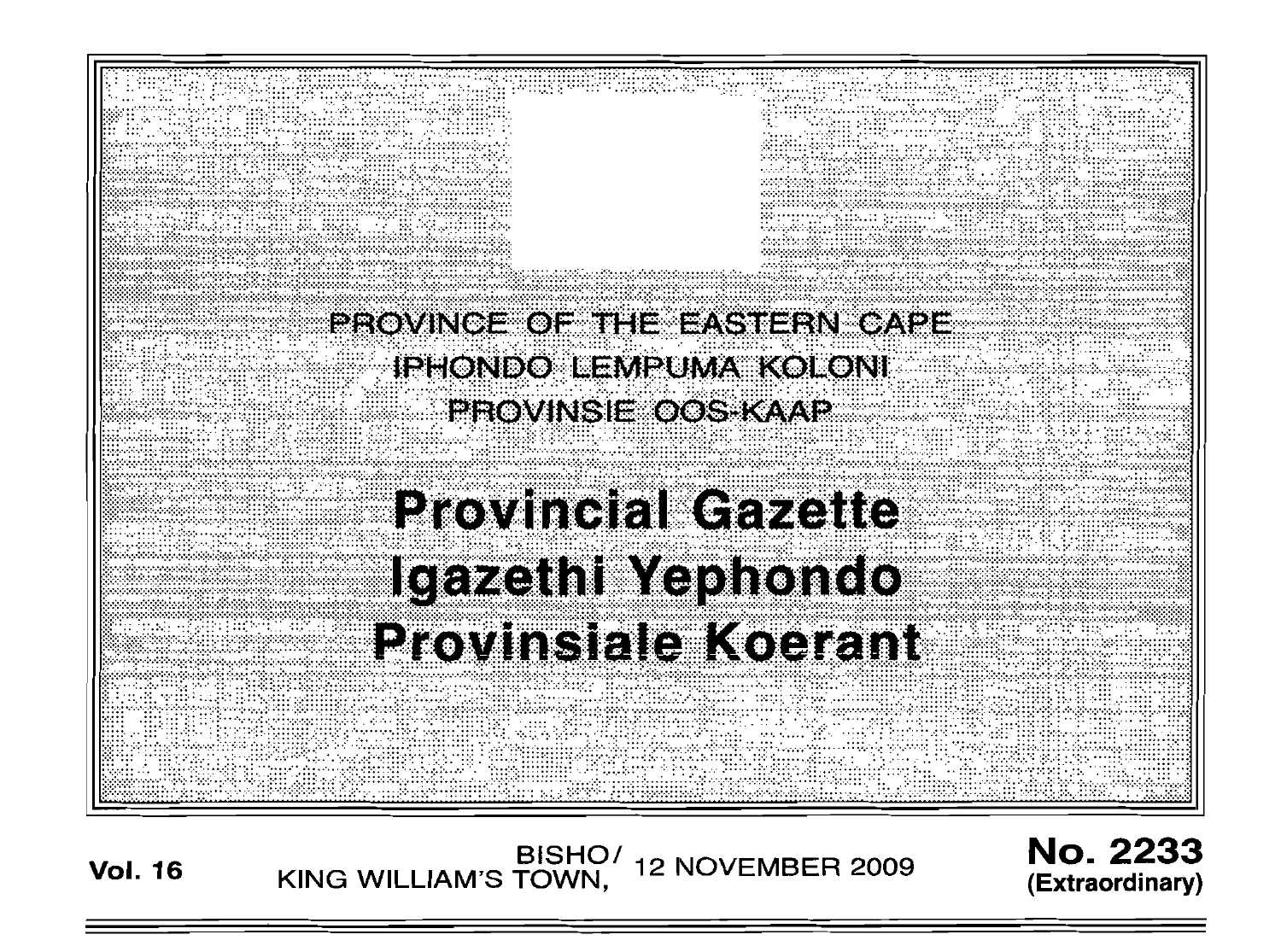No.

# **CONTENTS • INHOUD**

Page Gazette No. No.

| <b>PROVINCIAL NOTICES</b> |                                                                                                                     |    |      |
|---------------------------|---------------------------------------------------------------------------------------------------------------------|----|------|
| 59.                       | Disestablishment of the Masizakhe Traditional Council and re-establishment of the Masizakhe Traditional Council     | 3  | 2233 |
| 60.                       | Disestablishment of the Qolora Traditional Council and re-establisment of the Qolora Traditional Council and estab- | 5. | 2233 |
| 61.                       | Disestablishment of the Cizele Traditional Council and re-establishment of the Cizele Traditional Council and       | 7  | 2233 |
| 62                        | Disestablishment of the Jalamba Traditional Council and re-establishment of the Jalamba Traditional Council and     | 9  | 2233 |
| 63.                       | Disestablishment of the Jalamba Traditional Council and re-establishment of a new traditional council called        | 11 | 2233 |
| 64                        | Disestablishment of the Jalamba Traditional Council and re-establishment of the Jalamba Traditional Council and     | 13 | 2233 |
| 65.                       | Disestablishment of the Jalamba Traditional Council and re-establishment of the Jalamba Traditional Council and     | 15 | 2233 |
| 66                        | Disestablishment of the Jalamba Traditional Council and re-establishment of the Jalamba Traditional Council and     | 17 | 2233 |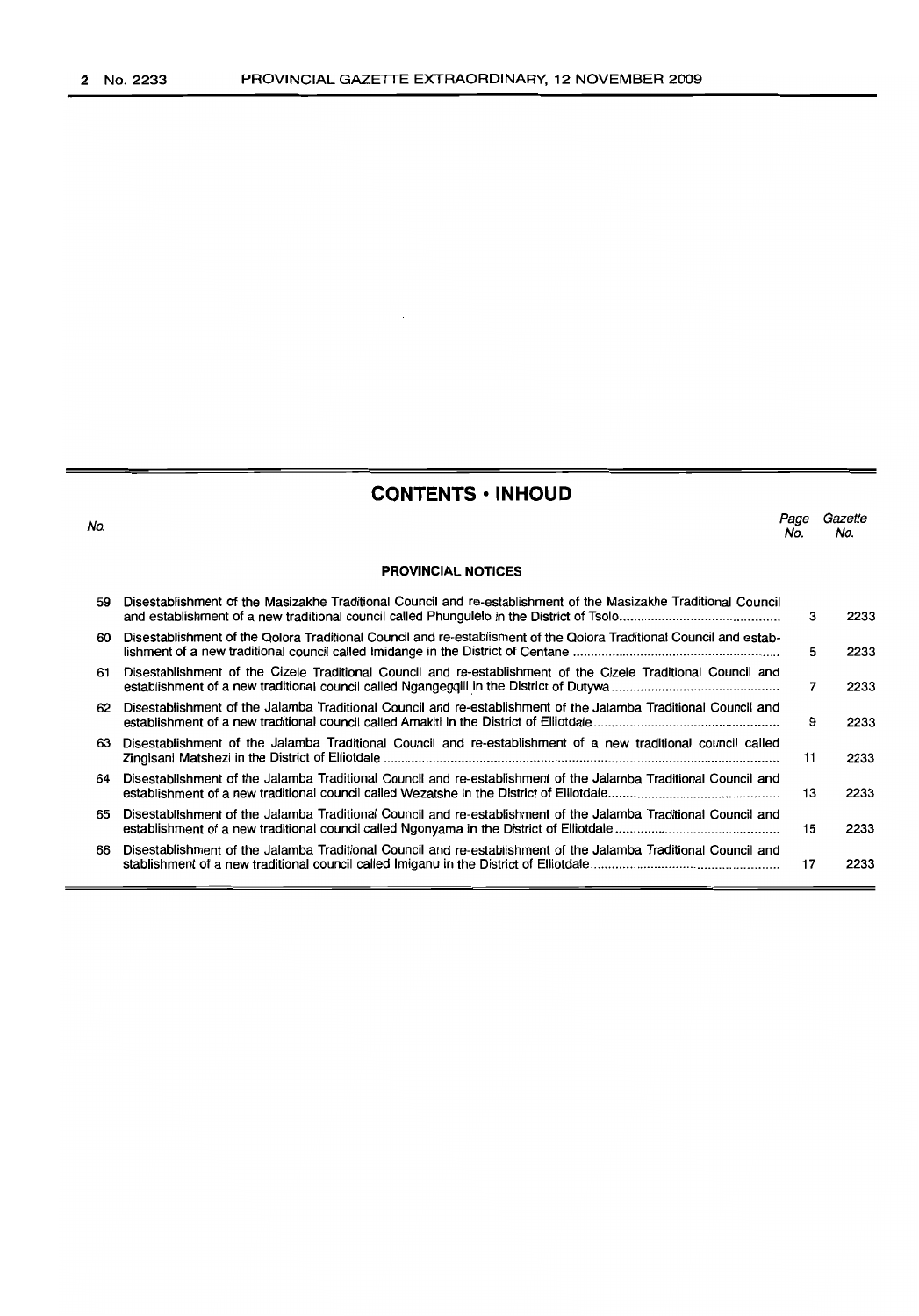# PROVINCIAL NOTICES

No. 59

12 November 2009

# PROVINCE OF THE EASTERN CAPE

# DEPARTMENT OF LOCAL GOVERNMENT AND TRADITIONAL AFFAIRS

DISESTABLISHMENT OF THE MASIZAKHE TRADITIONAL COUNCIL AND RE-ESTABLISHMENT OF THE MASIZAKHE TRADITIONAL COUNCIL AND ESTABLISHMENT OF A NEW TRADITIONAL COUNCIL CALLED PHUNGULELO IN THE DISTRICT OF TSOLO

Whereas it is considered necessary in the interests of good administration to disestablish the Masizakhe Traditional Council as established at present, to re-establish Masizakhe Traditional Council with new jurisdictional areas and establish new traditional council called Phungulelo in respect of different administrative areas.

And whereas the tribes concerned and the Emboland Regional Authority have been consulted and the Regional Authority has agreed to the proposed amended establishments;

Now, therefore, I, Sicelo Gqobana hereby make known that there shall be traditional council called Masizakhe and traditional council called Phungulelo in respect of the administrative areas in the district of Tsolo indicated under their names in the Schedule hereto.

Government Notice No. 37 dated 07 May 1971 is hereby withdrawn in respect of the Masizakhe Traditional Council.

TepBane

SIGNED: SICELO GQOBANA MÉMBER OF THE EXECUTIVE COUNCIL RESPONSIBLE FOR LOCAL GOVERNMENT AND TRADITIONAL AFFAIRS .// DATE: 31/10/2009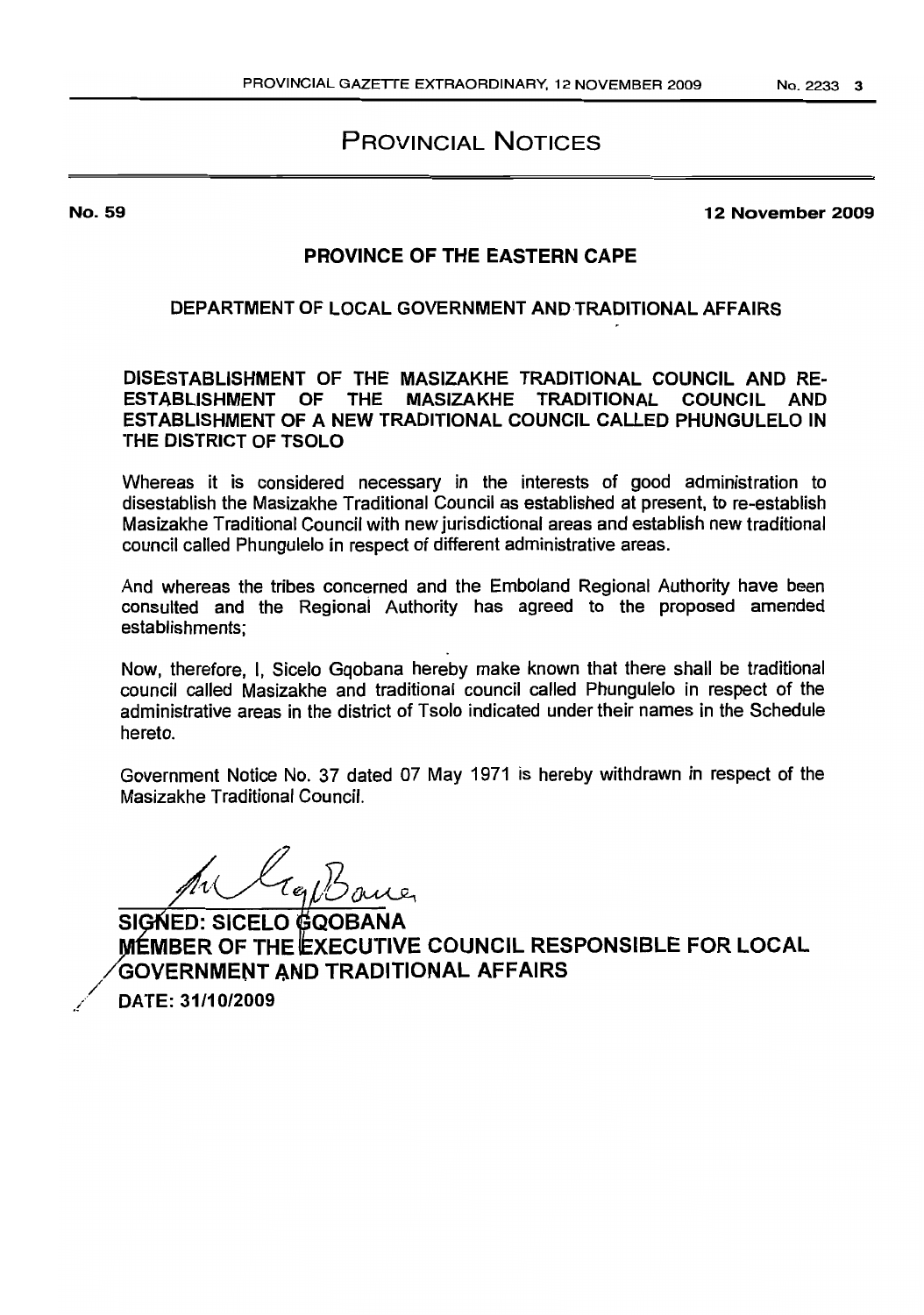DISESTABLISHMENT OF THE MASIZAKHE TRADITIONAL COUNCIL AND RE-ESTABLISHMENT OF THE MASIZAKHE TRADITIONAL COUNCIL AND ESTABLISHMENT OF A NEW TRADITIONAL COUNCIL CALLED PHUNGULELO IN THE DISTRICT OF TSOLO

#### **SCHEDULE**

#### (a) Masizakhe Traditional Council

(1) Upper Mjika No. 21 (2) Lower Mjika No. 22 (3) Xabane No. 23 (4) Matyeba No. 25 A (5) Qolombane No. 26 (6) S.A.N.T. Farms: Hlangani (7) Middleton (8) Umti (9) L'abri (10) Sunny-side (11) Exchange (12) Riverside (13) Oaklands (14) Remainder of Goss Lot (15) Ferndale (16) Waterfall

# (b) Phungulelo Traditional Council

(1) Gungululu No. 27 (2) Upper Gungululu (3) Lower Gungululu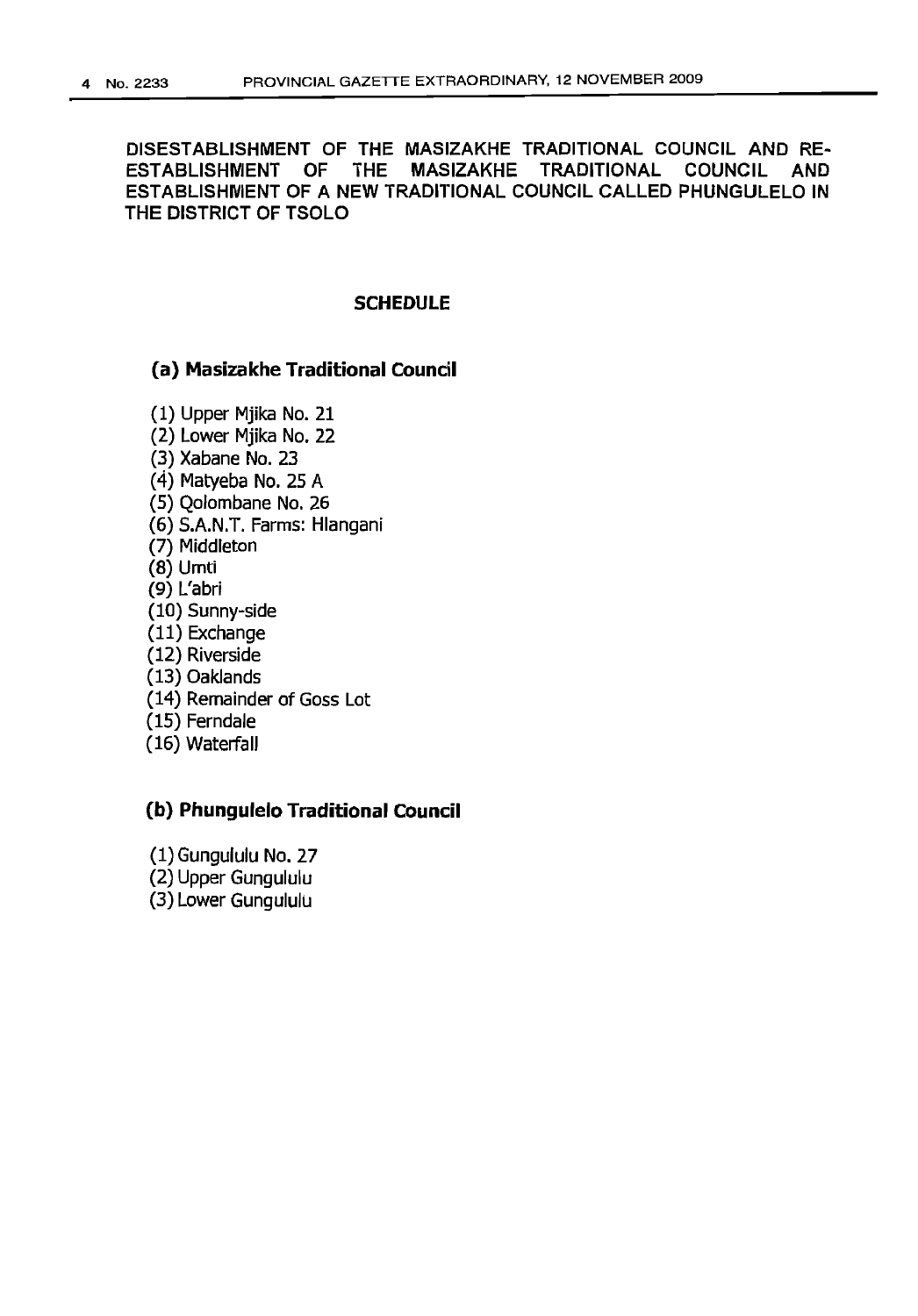#### No. 60 12 November 2009

# PROVINCE OF THE EASTERN CAPE

# DEPARTMENT OF LOCAL GOVERNMENT ANDTRADITIONAL AFFAIRS

# DISESTABLISHMENT OF THE QOLORA TRADITIONAL COUNCIL AND RE-ESTABLISHMENT OF THE QOLORA TRADITIONAL COUNCIL AND ESTABLISHMENT OF A NEW TRADITIONAL COUNCIL CALLED IMIDANGE IN THE DISTRICT OF CENTANE

Whereas it is considered necessary in the interests of good administration to disestablish the Oolora Traditional Council as established at present, to re-establish Oolora Traditional Council with new jurisdictional areas and establish new traditional council called Imidange in respect of different administrative areas.

And whereas the tribes concerned and the Nqadu Regional Authority have been consulted and the Regional Authority has agreed to the proposed amended establishments;

Now, therefore, I, Sicelo Gqobana hereby make known that there shall be traditional council called Oolora and traditional council called Imidange in respect of the administrative areas in the district of Centane indicated under their names in the Schedule hereto.

Government Notice NO.38 dated 07 May 1971 is hereby withdrawn in respect of the Oolora Traditional Council.

.Jaug

SIGNED: SICELO GQOBANA MÉMBER OF THE EXECUTIVE COUNCIL RESPONSIBLE FOR LOCAL  $GOVERNMENT <sup>1</sup>AND TRADITIONAL AFFAIRS$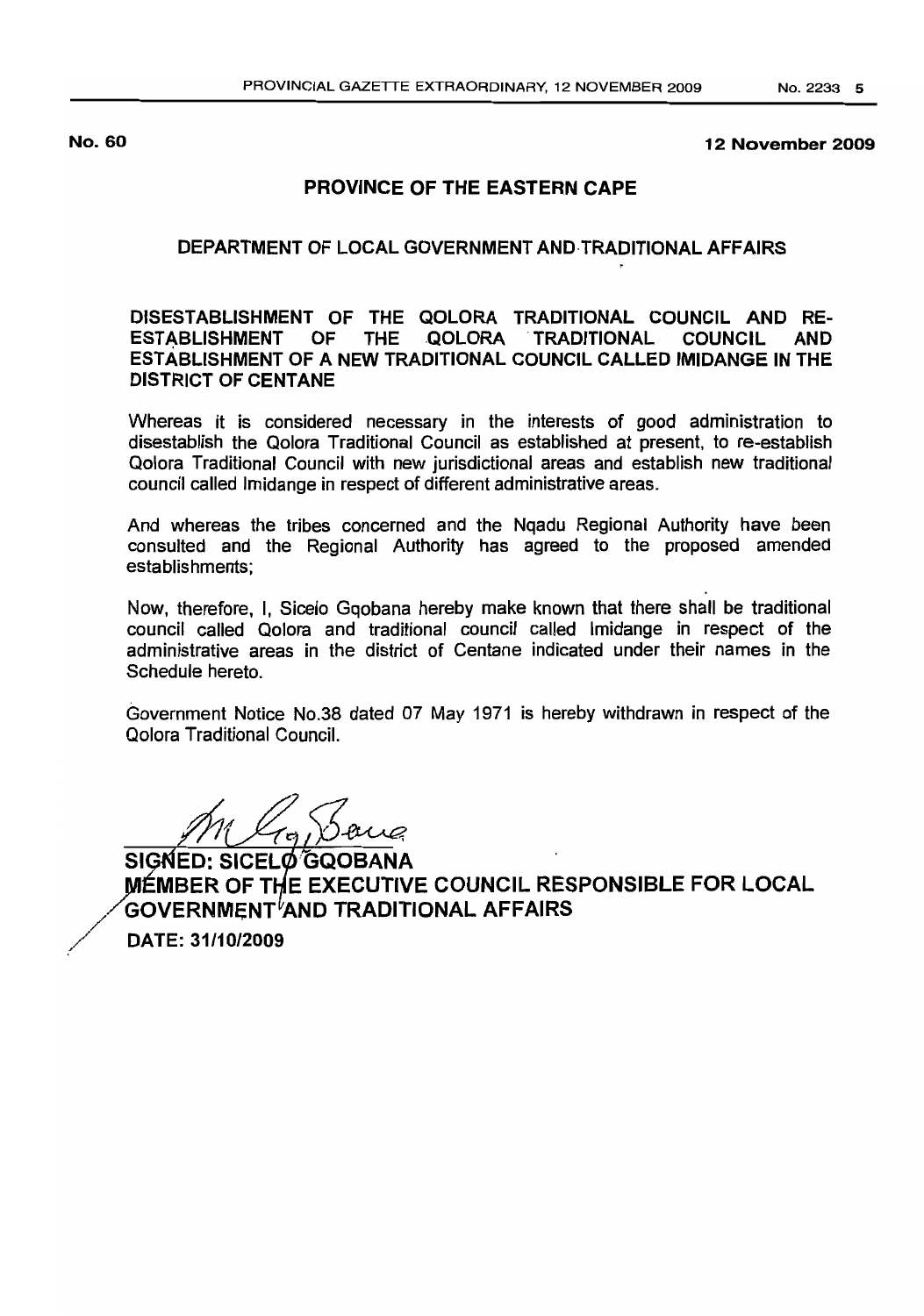# **SCHEDULE**

# **(a) Qolora Traditional Council**

(1) Qoboqobo No.5 (2) Mnyama No. 35 (3) Qolora *"A"* No. 36 (4) Qombolo "B" No. 39 (5) Macibe No. 51 (6) Kobonqaba "F" No. 52 (7) Qolora "G" No. 56

(8) Nyutura No. 57.

# **(b) Imidange Traditional Council**

(1) Qombolo "A" No. 38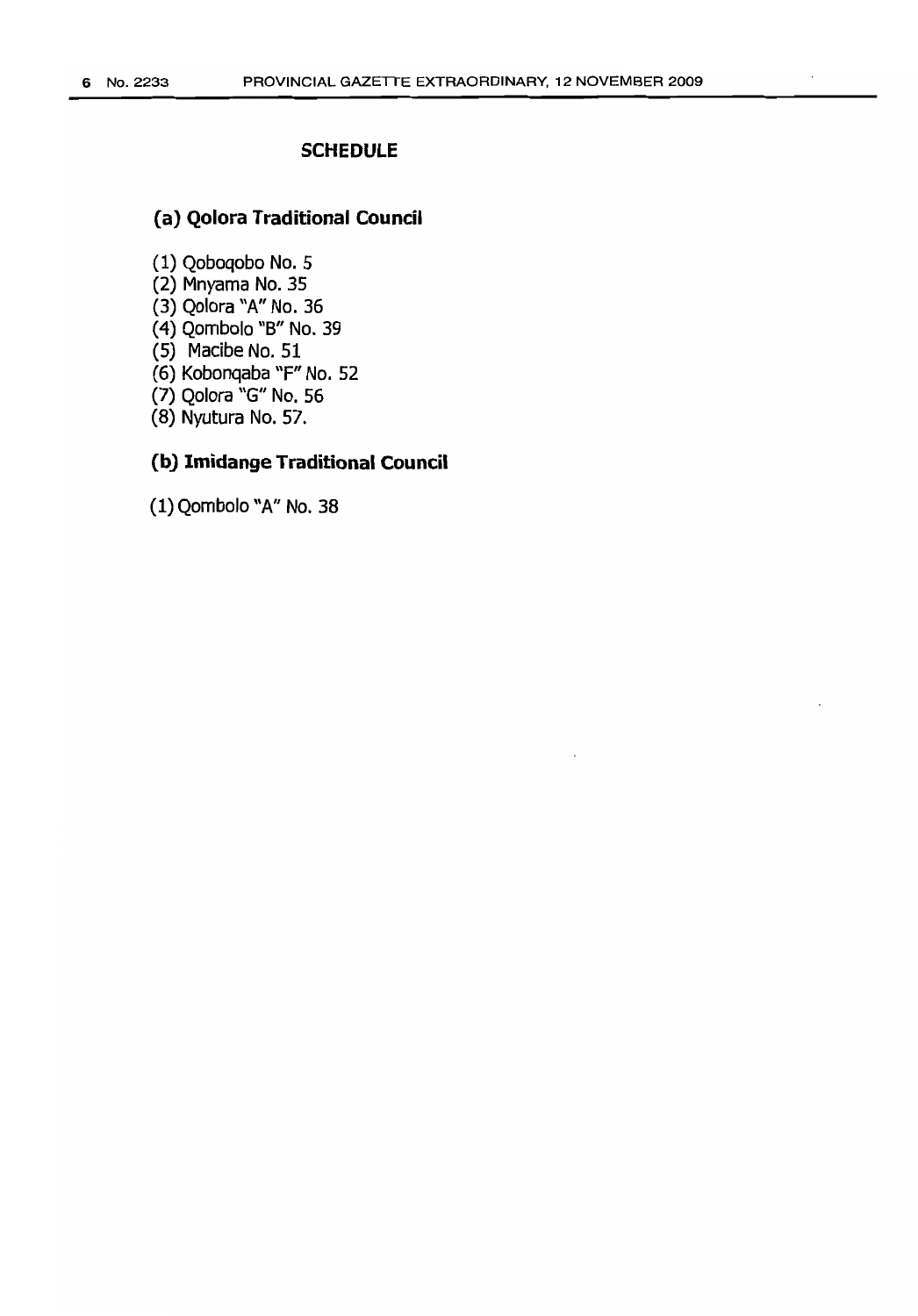#### No. 61 12 November 2009

# PROVINCE OF THE EASTERN CAPE

# DEPARTMENT OF LOCAL GOVERNMENT AND TRADITIONAL AFFAIRS

# DISESTABLISHMENT OF THE CIZELE TRADITIONAL COUNCIL AND RE-ESTABLISHMENT OF THE CIZELE TRADITIONAL COUNCIL AND ESTABLISHMENT OF A NEW TRADITIONAL COUNCIL CALLED NGANGEGQILIIN THE DISTRICT OF DUTYWA

Whereas it is considered necessary in the interests of good administration to disestablish the Cizele Traditional Council as established at present, to re-establish Cizele Traditional Council with new jurisdictional areas and establish new traditional council called Ngangegqili in respect of different administrative areas.

And whereas the tribes concerned and the Nqadu Regional Authority have been consulted and the Regional Authority has agreed to the proposed amended establishments;

Now, therefore, I, Sicelo Gqobana hereby make known that there shall be traditional council called Cizele and traditional council called Ngangegqili in respect of the administrative areas in the district of Dutywa indicated under their names in the Schedule hereto.

Government Notice No.5 dated 28 April 1967 is hereby withdrawn in respect of the Cizele Traditional Council.

M ty 30 and

SIGNED: SICELO GQOBANA MEMBER OF THE EXECUTIVE COUNCIL RESPONSIBLE FOR LOCAL /GOVERNMENT AND TRADITIONAL AFFAIRS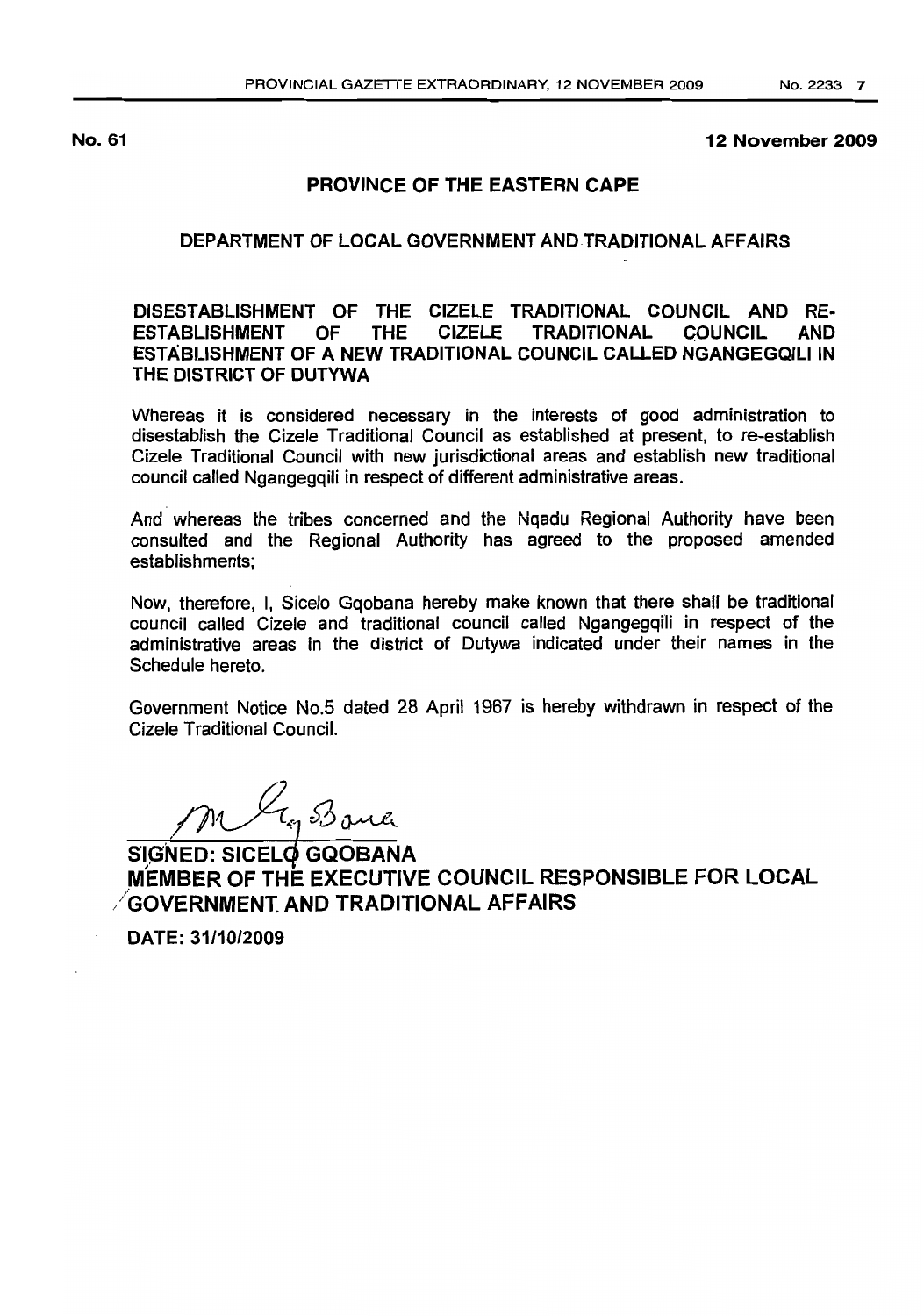DISESTABLISHMENT OF THE CIZELE TRADITIONAL COUNCIL AND RE-ESTABLISHMENT OF THE CIZELE TRADITIONAL COUNCIL AND ESTABLISHMENT OF A NEW TRADITIONAL COUNCIL CALLED NGANGEGQILI IN THE DISTRICT OF DUTYWA

#### **SCHEDULE**

# (a) Cizele Traditional Council

(1) Cizela No.7 (2) Cungwini No.4 (3) Taleni No. 3

# (b) Ngangegqili Traditional Council

(1) Xobo No.5 (2) Sundwane No.6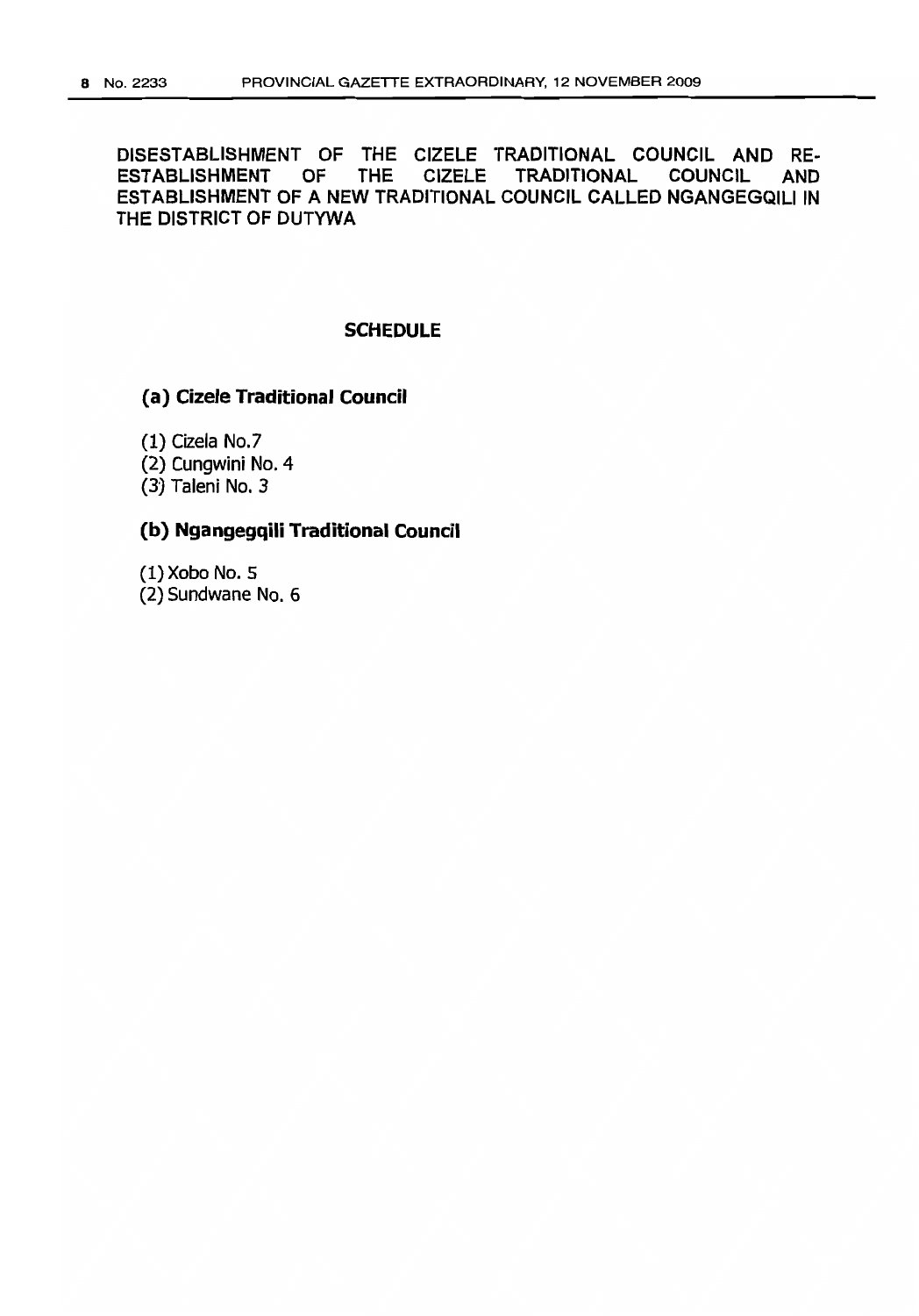No. 62 12 November 2009

# PROVINCE OF THE EASTERN CAPE

### DEPARTMENT OF LOCAL GOVERNMENT AND TRADITIONAL AFFAIRS

# DISESTABLISHMENT OF THE JALAMBA TRADITIONAL COUNCIL AND RE-ESTABLISHMENT OF THE JALAMBA TRADITIONAL COUNCIL AND ESTABLISHMENT OF A NEW TRADITIONAL COUNCIL CALLED AMAKITI IN THE DISTRICT OF ELLIOTDALE

Whereas it is considered necessary in the interests of good administration to disestablish the Jalamba Traditional Council as established at present, to re-establish Jalamba Traditional Council with new jurisdictional areas and establish new traditional council called Amakiti in respect of different administrative areas.

And whereas the tribes concerned and the Nqadu Regional Authority have been consulted and the Regional Authority has agreed to the proposed amended establishments;

Now. therefore, I, Sicelo Gqobana hereby make known that there shall be traditional council called Jalamba and traditional council called Amakiti in, respect of the administrative areas in the district of Elliotdale indicated under their names in the Schedule hereto.

Government Notice No. 5 dated 28 April 1967 is hereby withdrawn in respect of the Jalamba Traditional Council.

SIGNED: SICELO GQOBANA MEMBER OF THE EXECUTIVE COUNCIL RESPONSIBLE FOR LOCAL GOVERNMENT AND TRADITIONAL AFFAIRS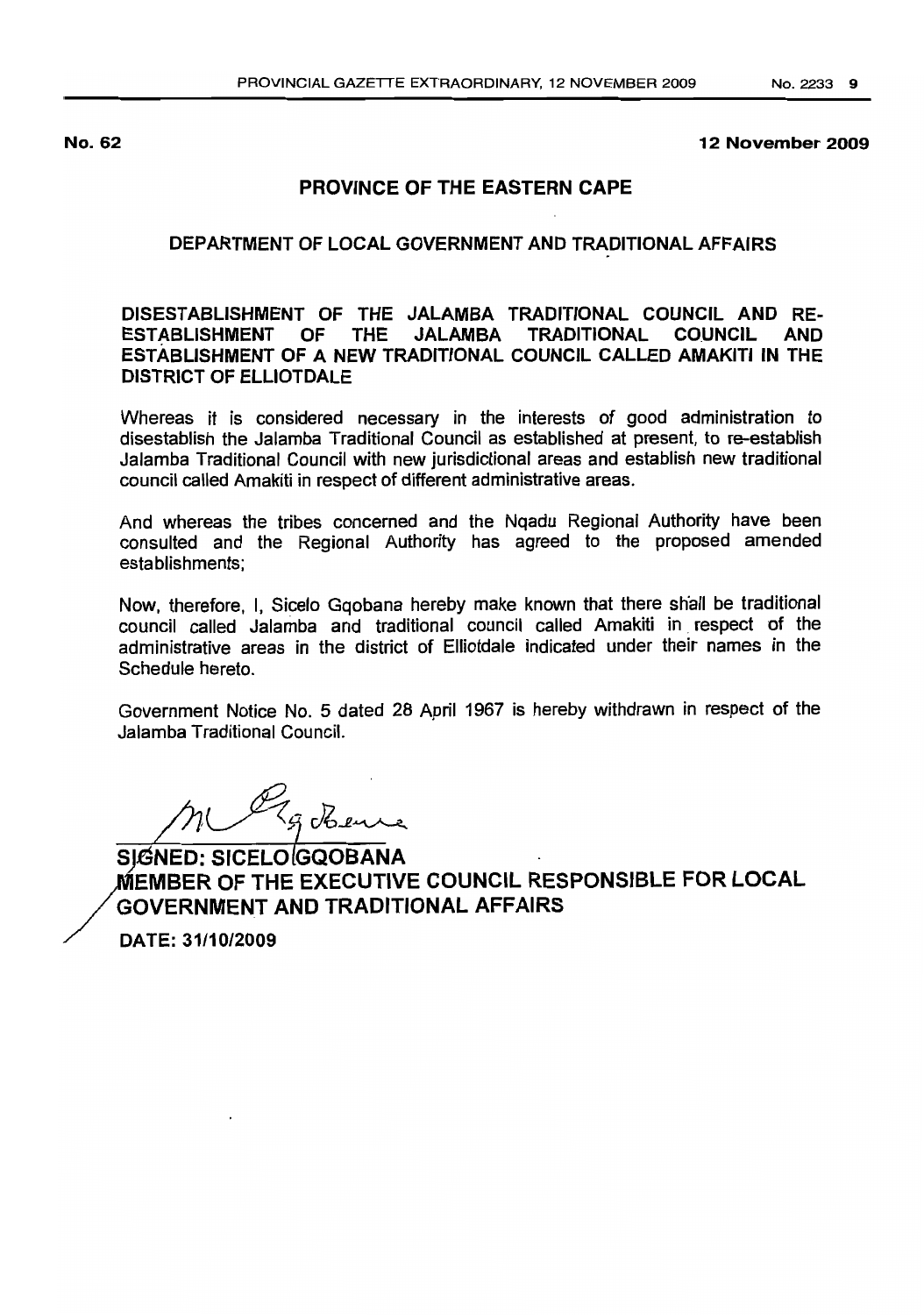DISESTABLISHMENT OF THE JALAMBA TRADITIONAL COUNCIL AND RE-ESTABLISHMENT OF THE JALAMBA TRADITIONAL COUNCIL AND ESTABLISHMENT OF A NEW TRADITIONAL COUNCIL CALLED AMAKITI IN THE DISTRICT OF ELLIOTDALE

# **SCHEDULE**

# (a) **Jalamba Traditional Council**

(1) Mncwasa No.1 (2) Xora Mouth No. 4 (3) Bafazi No. 12 (4) Nkwalini No. 13 (5) Mtshekelo No. 18

# **(b) Amakiti Traditional Council**

(1) Mncwasa East No.7 (2) Mncwasa West No.8 (3) Sikolokoto No. 5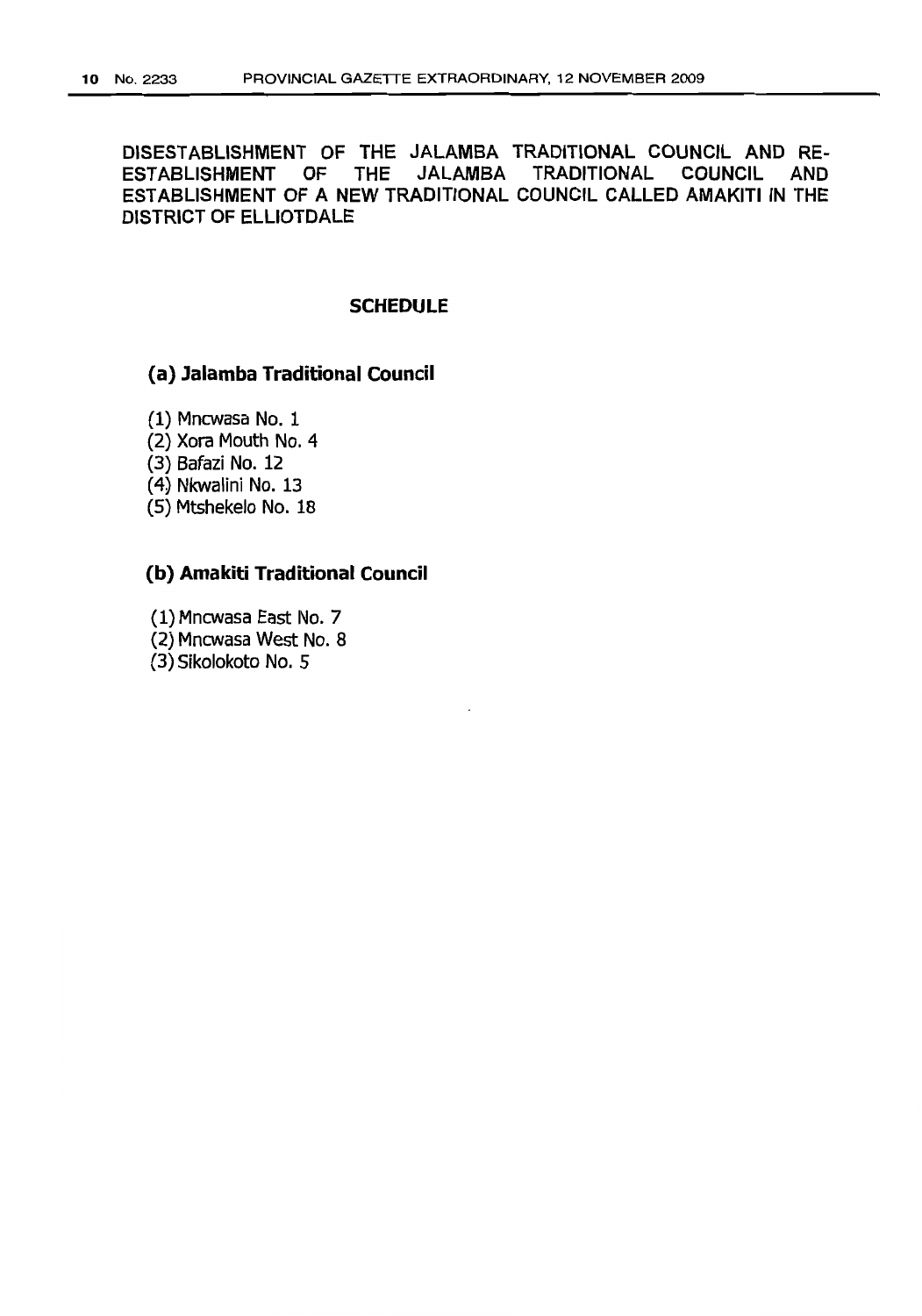No. 63 12 November 2009

# PROVINCE OF THE EASTERN CAPE

# DEPARTMENT OF LOCAL GOVERNMENT AND TRADITIONAL AFFAIRS

DISESTABI.JSHMENT OF THE JALAMBA TRADITIONAL COUNCIL AND RE-ESTABLISHMENT OF THE JALAMBA TRADITIONAL COUNCIL AND ESTABLISHMENT OF A NEW TRADITIONAL COUNCIL CALLED ZINGISANI MATSHEZI IN THE DISTRICT OF ELLIOTDALE

Whereas it is considered necessary in the interests of good administration to disestablish the Jalamba Traditional Council as established at present, to re-establish Jalamba Traditional Council with new jurisdictional areas and establish new traditional council called Zingisani Matshezi in respect of different administrative areas.

And whereas the tribes concerned and the Nqadu Regionai Authority have been consulted and the Regional Authority has agreed to the proposed amended establishments;

Now, therefore, I, Sicelo Gqobana hereby make known that there shall be traditional council called Jalamba and traditional council called Zingisani Matshezi in respect of the administrative areas in the district of Elliotdale indicated under their names in the Schedule hereto.

Government Notice No. 5 dated 28 April 1967 is hereby withdrawn in respect of the Jalamba Traditional Council.

**SIGNED: SICELO GOOBANA** MEMBER OF THE EXECUTIVE COUNCIL RESPONSIBLE FOR LOCAL **GOVERNMENT AND TRADITIONAL AFFAIRS**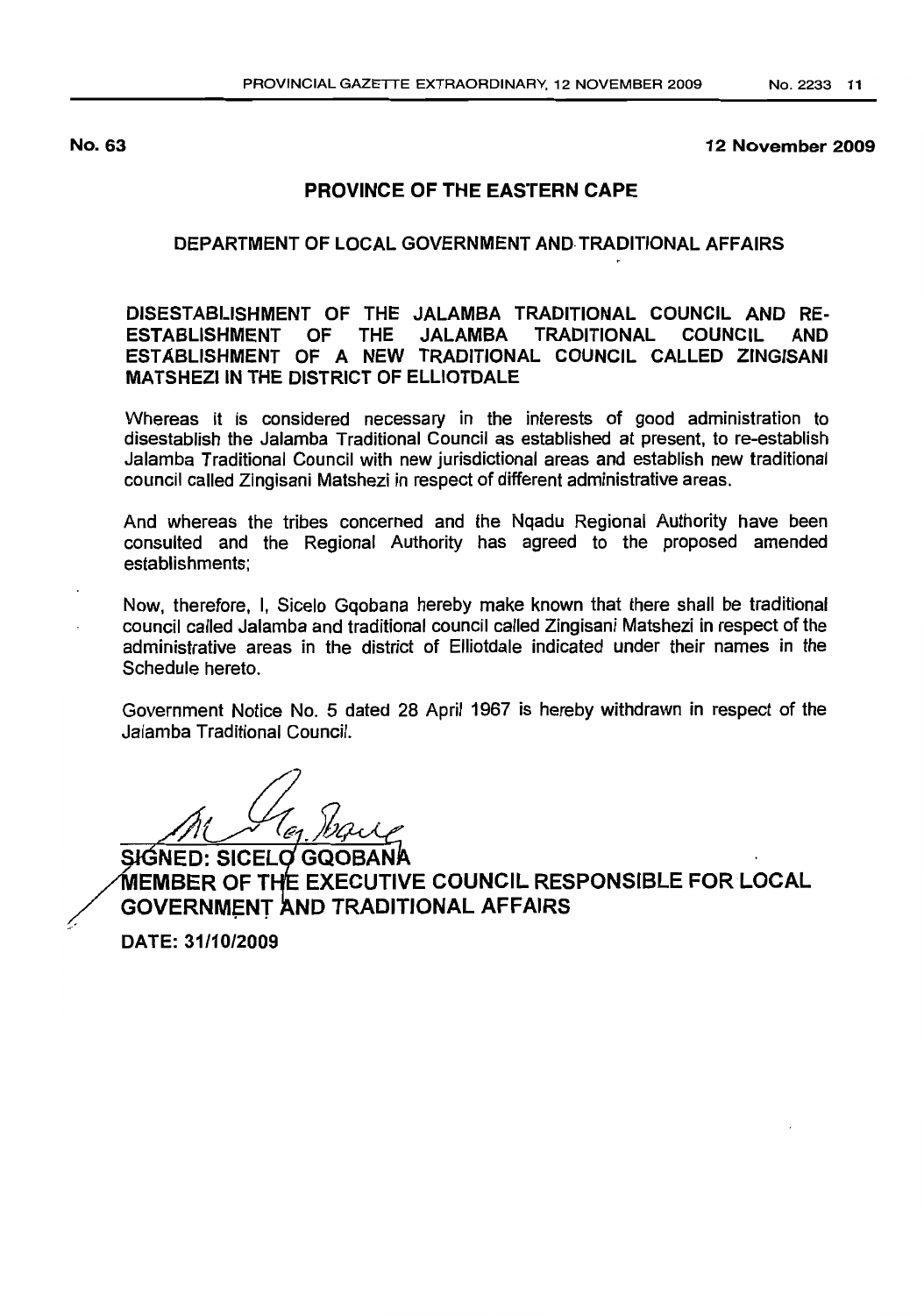DISESTABLISHMENT OF THE JALAMBA TRADITIONAL COUNCIL AND RE-ESTABLISHMENT OF THE JALAMBA TRADITIONAL COUNCIL AND ESTABLISHMENT OF A NEW TRADITIONAL COUNCIL CALLED ZINGISANI MATSHEZI IN THE DISTRICT OF ELLIOTDALE

#### **SCHEDULE**

#### (a) Jalamba Traditional Council

(1) Mncwasa No.1 (2) Mpame No. 2 (3) Xora Mouth No.4 (4) Sikolokoto No.5 (5) Mdwaka No.6 (6) Mncwasa East No. 7 (7) Mncwasa West No.8 (8) Mkatazo No. 11 (9)Bafazi No. 12 (10)Nkwalini No. 13 (11)Bufumba No. 14 (12)Upper Mncwasa No. 15 (13)Ntlantsana No. 16 (14)Mtshekelo No. 18

### (b) Zingisani Matshezi Traditional Council

(1) Ntsingizi (2) Mbutye No. 10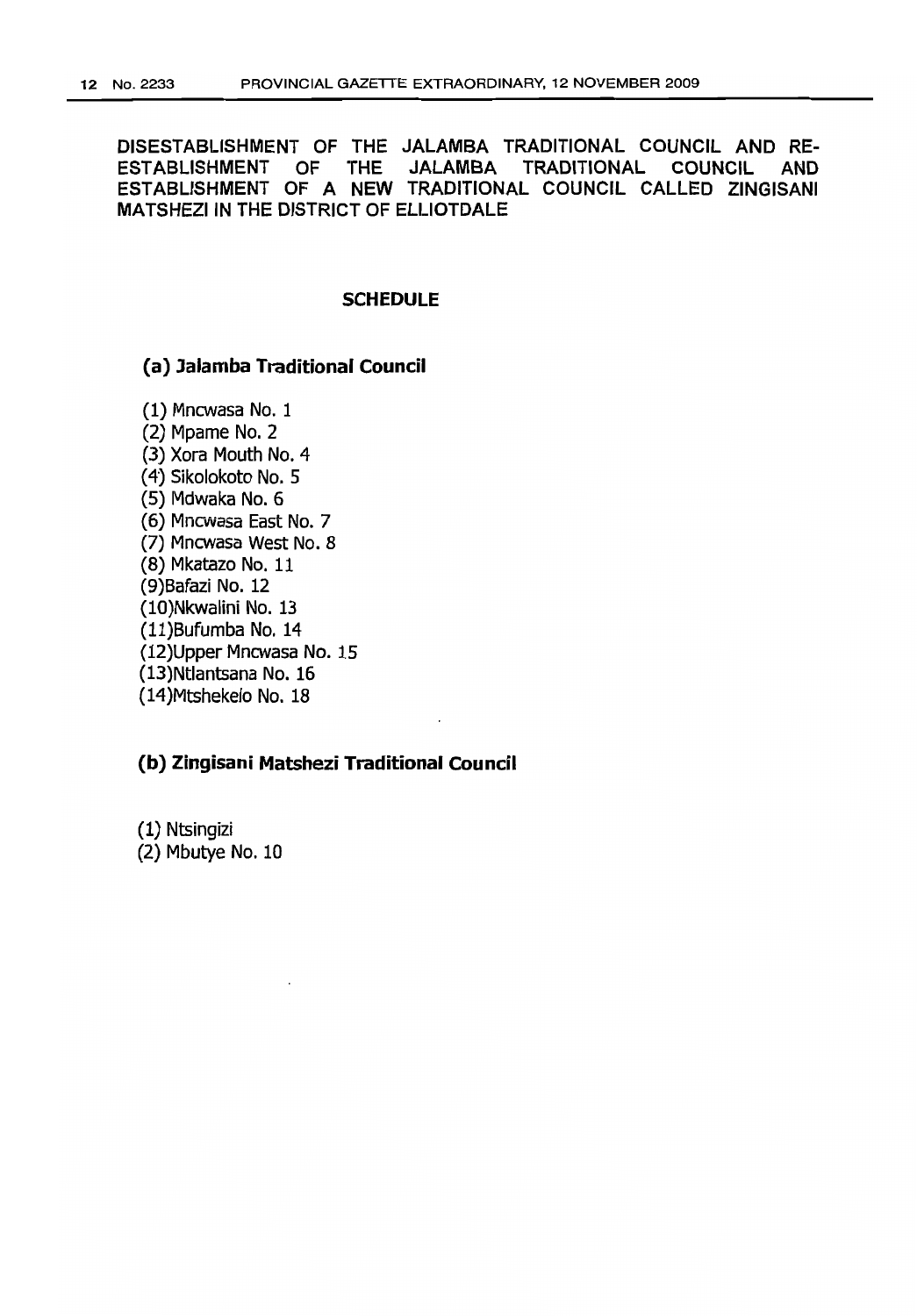#### No. 64 12 November 2009

# PROVINCE OF THE EASTERN CAPE

# . DEPARTMENT OF LOCAL GOVERNMENT AND TRADITIONAL AFFAIRS

# DISESTABLISHMENT OF THE JALAMBA TRADITIONAL COUNCIL AND RE-ESTABLISHMENT OF THE JALAMBA TRADITIONAL COUNCIL AND ESTABLISHMENT OF A NEW TRADITIONAL COUNCIL CALLED WEZATSHE IN THE DISTRICT OF FLLIOTDALE

Whereas it is considered necessary in the interests of good administration to disestablish the Jalamba Traditional Council as established at present, to re-establish Jalamba Traditional Council with new jurisdictional areas and establish new traditional council called Wezatshe in respect of different administrative areas.

And whereas the tribes concerned and the Nqadu Regional Authority have been consulted and the Regional Authority has agreed to the proposed amended establishments;

Now, therefore, I, Sicelo Gqobana hereby make known that there shall be traditional council called Jalamba and traditional council called Wezatshe in respect of the administrative areas in the district of Elliotdale indicated under their names in the Schedule hereto.

Government Notice No. 5 dated 28 April 1967 is hereby withdrawn in respect of the Jalamba Traditional Council.

 $\mathcal{U}_{\mathcal{A}}$  Bane

SIGNED: SICELO GQOBANA MEMBER OF THE EXECUTIVE COUNCIL RESPONSIBLE FOR LOCAL GOVERNMENT AND TRADITIONAL AFFAIRS

DATE: 31/10/2009

/

;/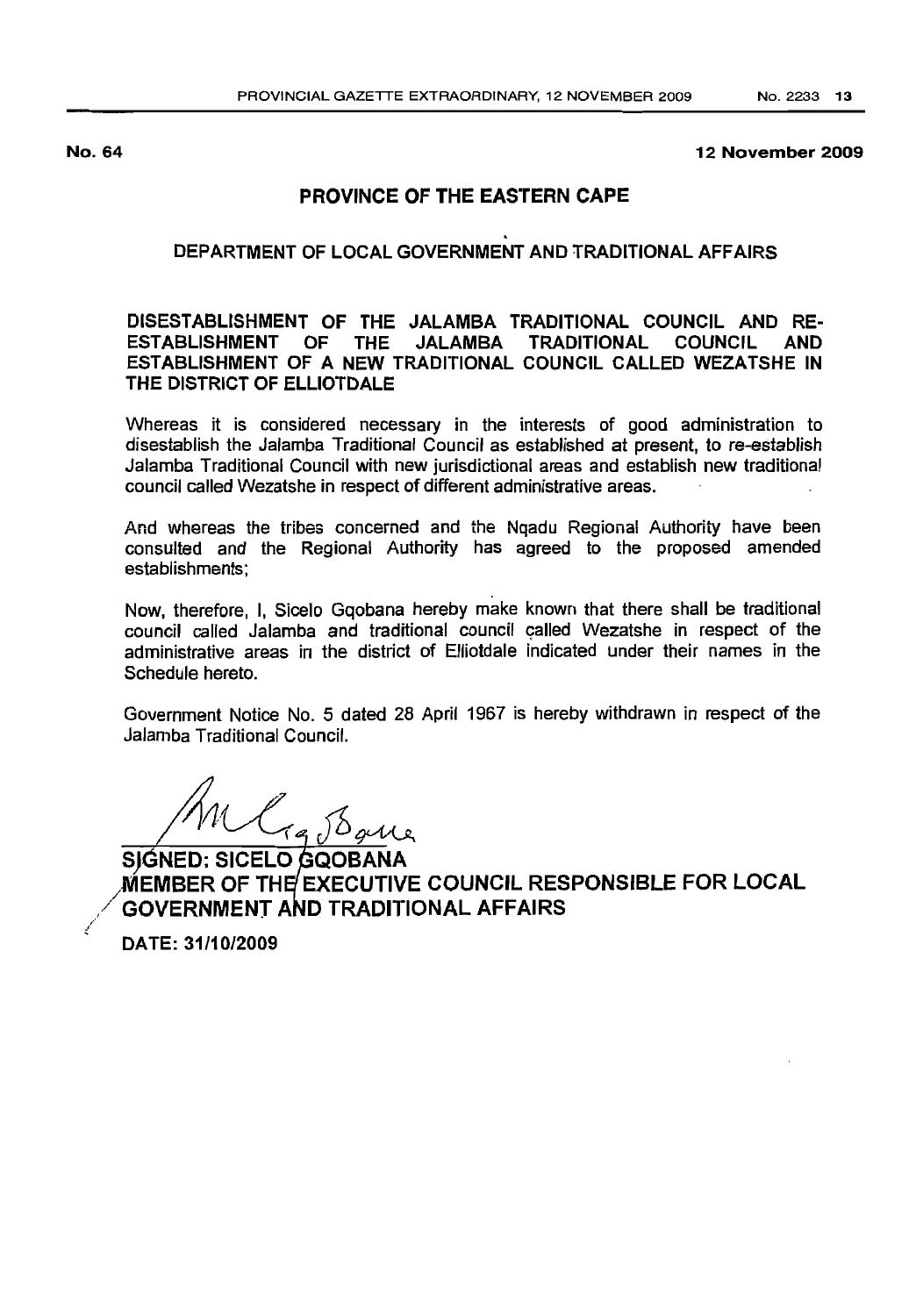**DISESTABLISHMENT OF THE JALAMBA TRADITIONAL COUNCIL AND RE-ESTABLISHMENT OF THE JALAMBA TRADITIONAL COUNCIL AND 'ESTABLISHMENT OF A NEW TRADITIONAL COUNCIL CALLED WEZATSHE IN THE DISTRICT OF ELLIOTDALE**

### **SCHEDULE**

# **(a) Jalamba Traditional Council**

(1) Mncwasa No.1 (2) Mpame No. 2 (3) Xora Mouth No. 4 (4) Sikolokoto No. 5 (5) Mdwaka No.6 (6) Mncwasa East No. 7 (7) Mncwasa West No. 8 (8) Mbutye No. 10 (9) Mkatazo No. 11 (10)Bafazi No. 12 (11)Nkwalini No. 13 (12)Bufumba No. 14 (13)Upper Mncwasa No. 15 (14)Ntlantsana No. 16 (15)Mtshekelo No. 18

# **(b) Wezatshe Traditional Council**

(1) Qinqana North No. 19 (2) Qinqana South No. 17 (3)Shinira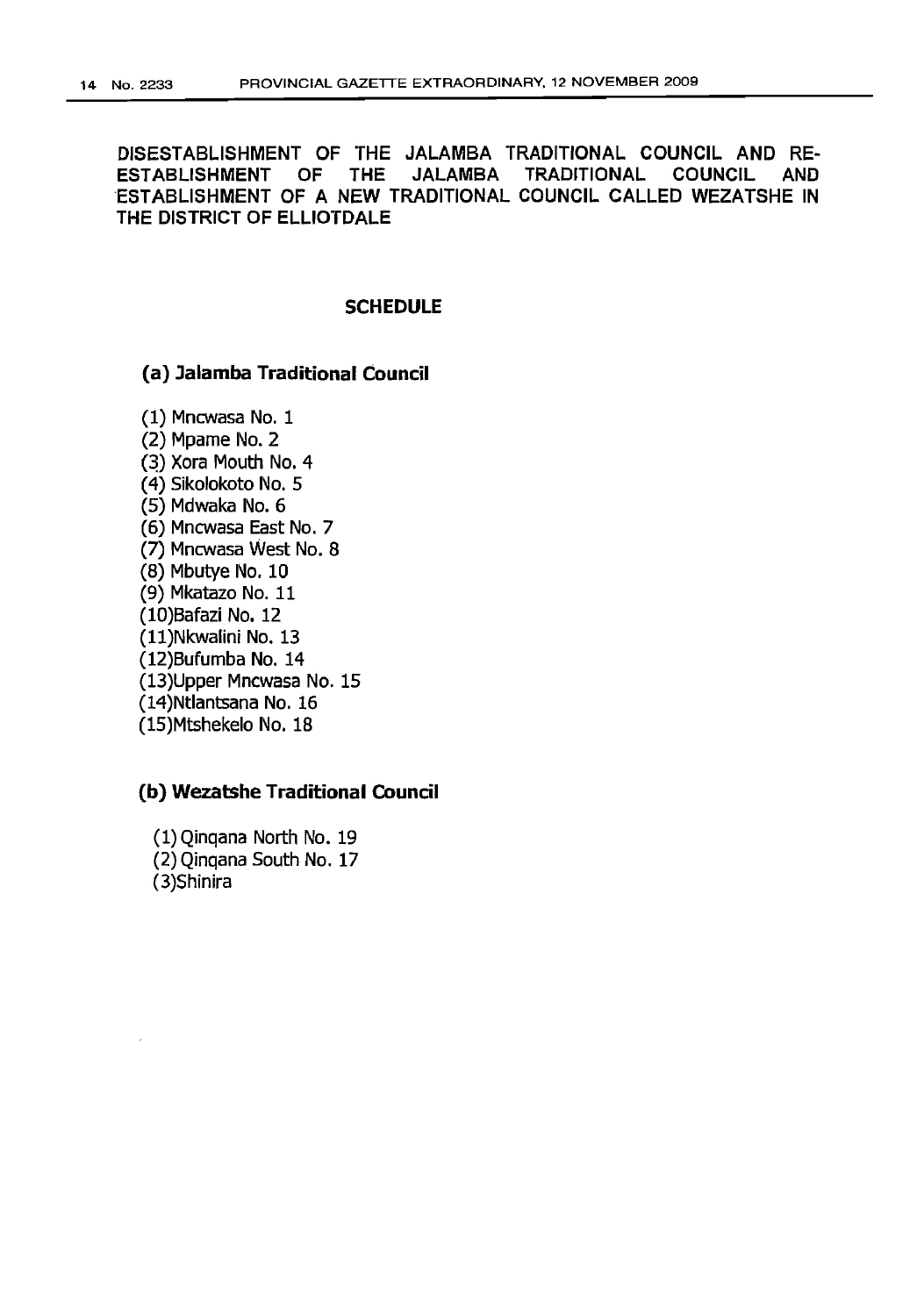No. 65 12 November 2009

# PROVINCE OF THE EASTERN CAPE

# DEPARTMENT OF LOCAL GOVERNMENT AND TRADITIONAL AFFAIRS

# DISESTABLISHMENT OF THE JALAMBA TRADITIONAL COUNCIL AND RE-ESTABLISHMENT OF THE JALAMBA TRADITIONAL COUNCIL AND ESTABLISHMENT OF A NEW TRADITIONAL COUNCIL CALLED NGONYAMA IN THE DISTRICT OF ELLIOTDALE

Whereas it is considered necessary in the interests of good administration to disestablish the Jalamba Traditional Council as established at present, to re-establish Jalamba Traditional Council with new jurisdictional areas and establish new traditional council called Ngonyama in respect of different administrative areas.

And whereas the tribes concerned and the Nqadu Regional Authority have been consulted and the Regional Authority has agreed to the proposed amended establishments;

Now, therefore, I, Sicelo Gqobana hereby make known that there shall be traditional council called Jalamba and traditional council called Ngonyama in respect of the administrative areas in the district of Elliotdale indicated under their names in the Schedule hereto.

Government Notice No. 5 dated 28 April 1967 is hereby withdrawn in respect of the Jalamba Traditional Council.

 $M1$  of USCKUR

GNED: SICEL/O GQOBANA EMBER OF THE EXECUTIVE COUNCIL RESPONSIBLE FOR LOCAL GOVERNMENT AND TRADITIONAL AFFAIRS

. DATE: 31/10/2009

/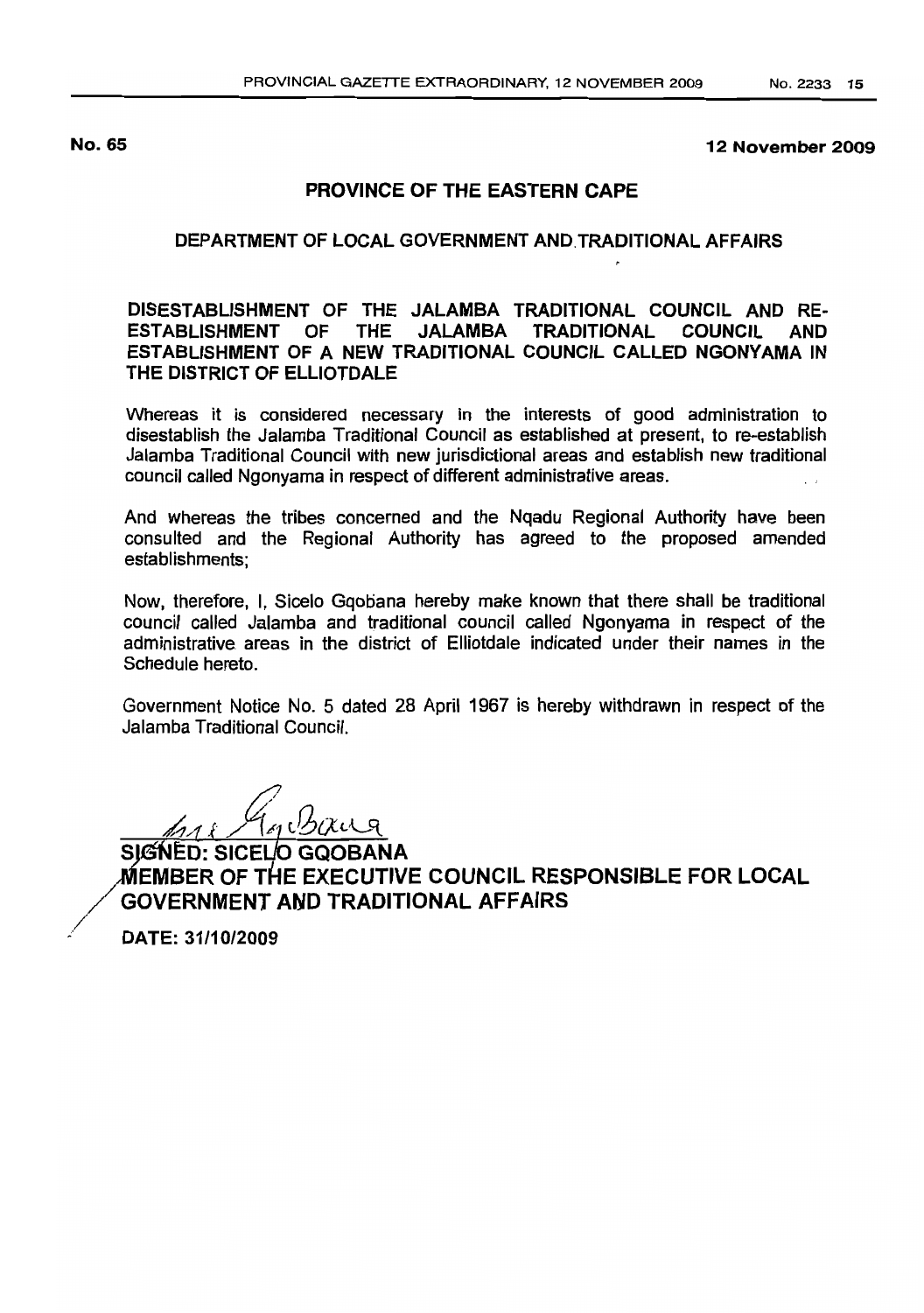DISESTABLISHMENT OF THE JALAMBA TRADITIONAL COUNCIL AND RE-ESTABLISHMENT OF THE JALAMBA TRADITIONAL COUNCIL AND ESTABLISHMENT OF A NEW TRADITIONAL COUNCIL CALLED NGONYAMA IN THE DISTRICT OF ELLIOTDALE

#### **SCHEDULE**

### (a) Jalamba Traditional Council

(1) Mncwasa No. 1 (2) Xora Mouth No.4 (3) Mtshekelo No. 18

# (b) Ngonyama Traditional Council

(1) Nkwalini No. 16 (2) Bafazi No. 12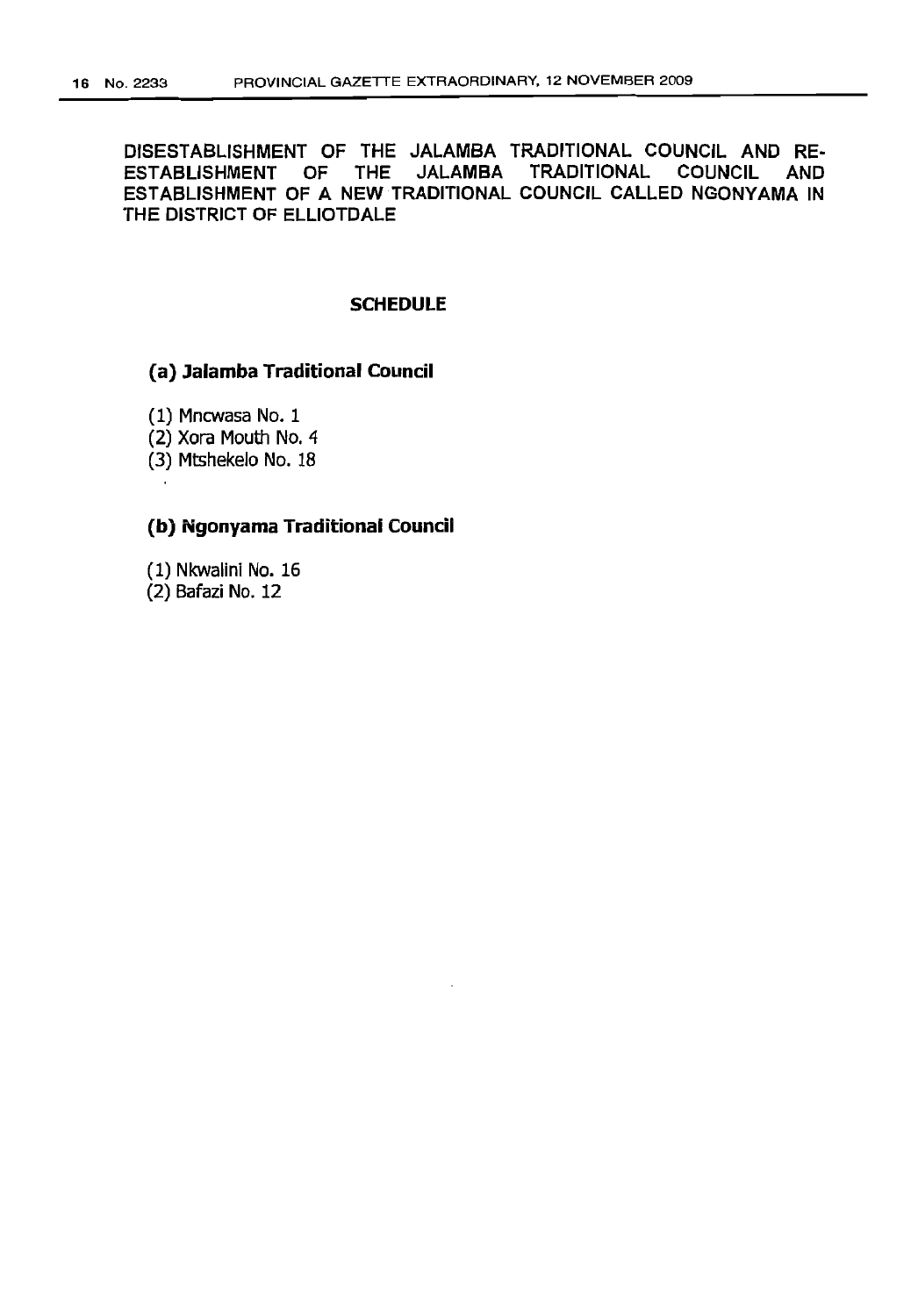#### No. 66 12 November 2009

# PROVINCE OF THE EASTERN CAPE

# DEPARTMENTOF LOCAL GOVERNMENT AND TRADITIONAL AFFAIRS

# DISESTABLISHMENT OF THE JALAMBA TRADITIONAL COUNCIL AND RE-ESTABLISHMENT OF THE JALAMBA TRADITIONAL COUNCIL AND ESTABLISHMENT OF A NEW TRADITIONAL COUNCIL CALLED IMIGANU IN THE DISTRICT OF ELLlOTDALE

Whereas it is considered necessary in the interests of good administration to disestablish the Jalamba Traditional Council as established at present, to re-establish Jalamba Traditional Council with new jurisdictional areas and establish new traditional council called ImiGanu in respect of different administrative areas.

And whereas the tribes concerned and the Nqadu Regional Authority have been consulted and the Regional Authority has agreed to the proposed amended establishments;

Now, therefore, I, Sicelo Gqobana hereby make known that there shall be traditional council called Jalamba and traditional council called ImiGanu in .respect of the administrative areas in the district of Elliotdale indicated under their names in the Schedule hereto.

Government Notice No. 5 dated 28 April 1967 is hereby withdrawn in respect of the Jalarnba Traditional Council.

 $.2$ Cure

SIGNED: SICELO/GQOBANA MEMBER OF THE EXECUTIVE COUNCIL RESPONSIBLE FOR LOCAL GOVERNMENT AND TRADITIONAL AFFAIRS